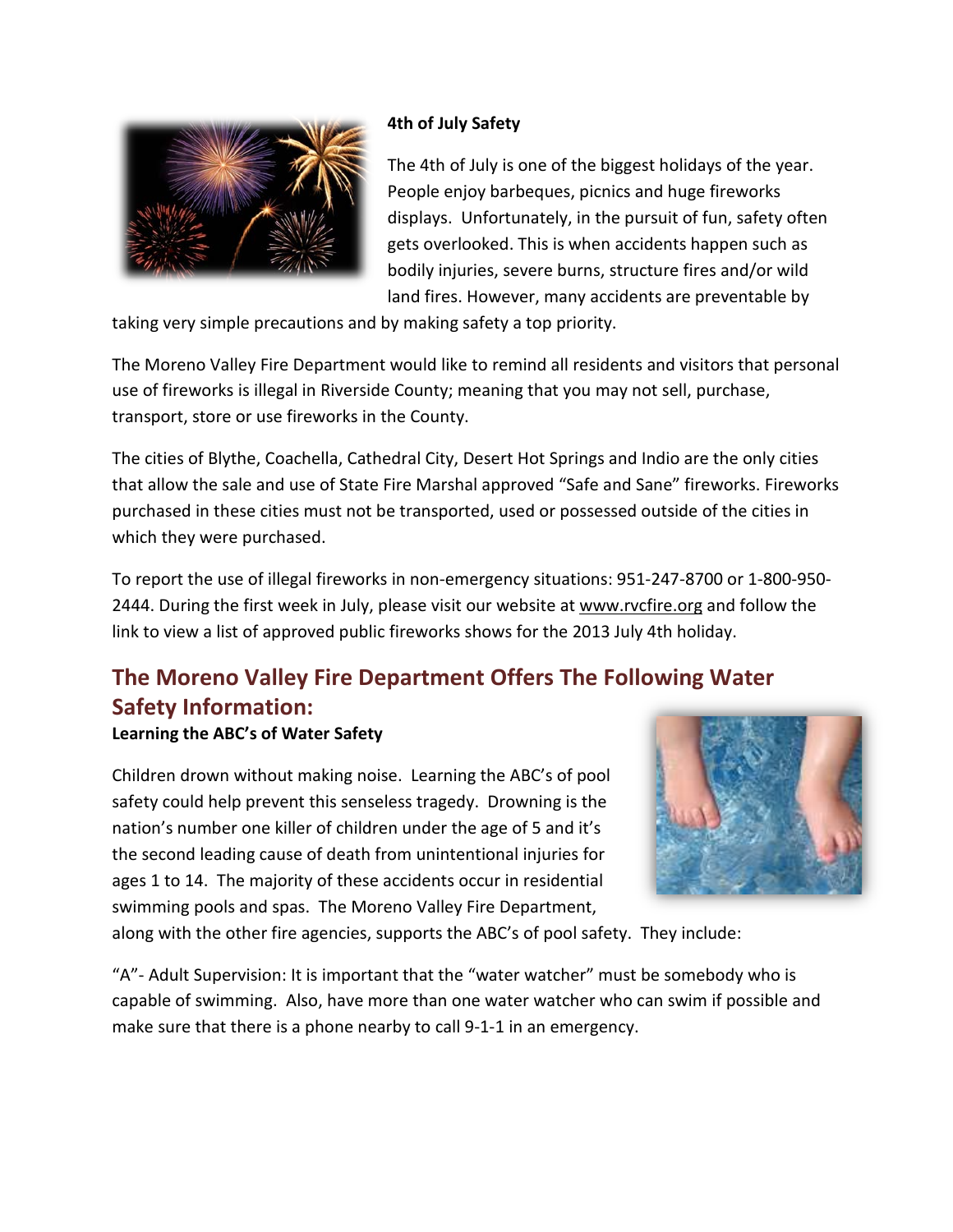"B"- Barriers: In addition to barriers/layers, you should have multiple layers of protection such as safety covers, door alarms, gate alarms, and motion detectors to warn you of possible problems. On toilets you can purchase a toilet latch so that children cannot lift the cover.

"C"- Classes: Learning CPR is very, very important. What is also important is learn to swim classes for children. Lastly, stay calm when calling 911 and make sure to clearly and calmly state the information and listen for instructions as those vital seconds could save your child's life. Inform your children of the dangers and of water safety rules.

One last thought, drowning happens not only in pools and oceans, but also in areas such as bathtubs, mop buckets, toilets, and even in standing water as shallow as 2 feet. They also happen year round! Please be diligent not to have unattended children around the water. Looking away for just a few seconds could be worth a lifetime of regret.

## **The Office Of Emergency Management Offers The Following Information:**



As the temperatures begin to rise and we move closer to summer, the Office of Emergency Management would like to inform everyone that heat related illness and deaths are highly common and typically, preventable. People suffer heat-related illness when their bodies are unable to compensate and properly cool themselves. The body normally cools itself by sweating. But under some

conditions, sweating just isn't enough. In such cases, a person's body temperature rises rapidly. Very high body temperatures may damage the brain or other vital organs.

Since heat-related deaths are preventable, people need to be aware of who is at greatest risk and what actions can be taken to prevent a heat-related illness or death. The elderly, the very young, and people with mental illness and chronic diseases are at highest risk. However, even young and healthy individuals can succumb to heat if they participate in strenuous physical activities during hot weather. Air-conditioning is the number one protective factor against heatrelated illness and death. If a home is not air-conditioned, people can reduce their risk for heatrelated illness by spending time in public facilities that are air-conditioned.

### *The best defense is prevention. Here are some prevention tips:*

• Drink more fluids (nonalcoholic) regardless of your activity level. Don't wait until you're thirsty to drink.